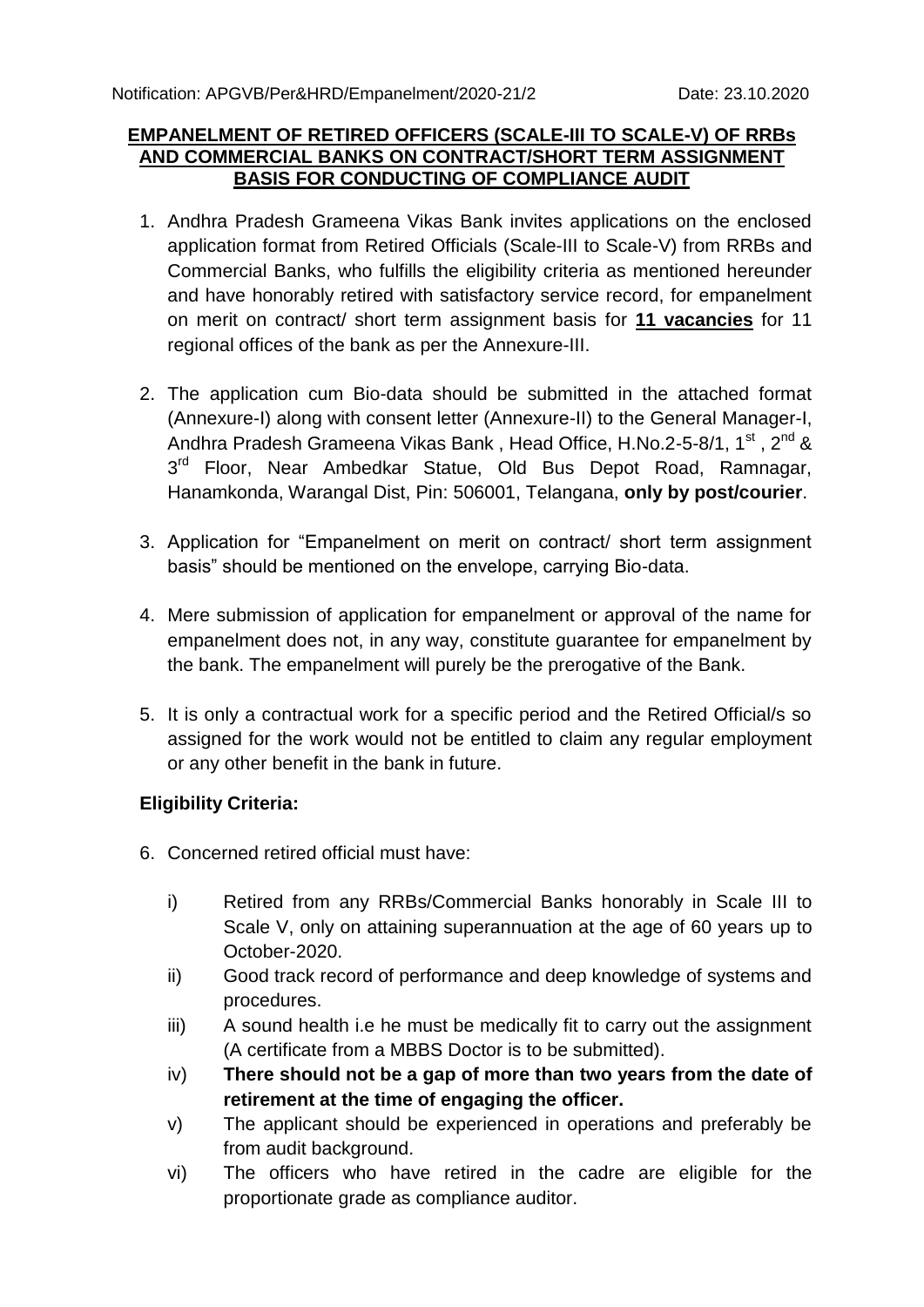### 7. **Remuneration payable :**

| <b>Particulars</b>                          | Retired<br>officers<br>the<br>in.<br>grade Scale III | Retired<br>the<br>officers in<br>grade Scale IV & V |
|---------------------------------------------|------------------------------------------------------|-----------------------------------------------------|
| Remuneration                                | Rs. 22,000/-                                         | Rs. 29,000/-                                        |
| Travelling<br>&<br>Other<br><b>Expenses</b> | Rs. 18,000/-                                         | Rs. 18,000/-                                        |
| Total                                       | Rs. 40,000/-                                         | Rs. 47,000/-                                        |

## 8. Other Terms & Conditions:

- i) For compliance Audit, the period of engagement of these ex-officials will be for a period of three years subject to annual review and renewal of arrangement. However, the engagement of an ex-official will be terminated if he attains 65 years age during the period of engagement. The engagement may be terminated at any time by giving 30 days' notice on non-performance.
- ii) The engagement of retired officers in the Bank shall not be considered as a case of re-employment in the Bank. The Bank may cancel/terminate the contract of the engagement/ empanelment at any time without assigning any reason whatsoever with an option of 30 days' notice period or payment/surrender of remuneration in lieu thereof. Whenever the ex-officer proposes to quit the assignment he has to give one month advance notice otherwise he has to forego the caution deposit.

Operational guidelines will be handed over to the selected Retired Officer, at the time of handing over the assignment.

- 9. The retired official will undertake that he / she will not sub contract / sub assign the allotted assignment.
- 10.The last date for receipt of application with Bio-data at our office is **12 th November 2020 up to 5.00 PM.**
- 11.The officers voluntarily retired/resigned/suspended/ who have left the Bank otherwise before superannuation are not eligible for consideration for empanelment.
- 12.The integrity of the official should not have been doubtful.
- 13.In respect of retired officials from the other Banks, **the details of DP cases (i.e., Certificate of No punishment / penalty should have been inflicted**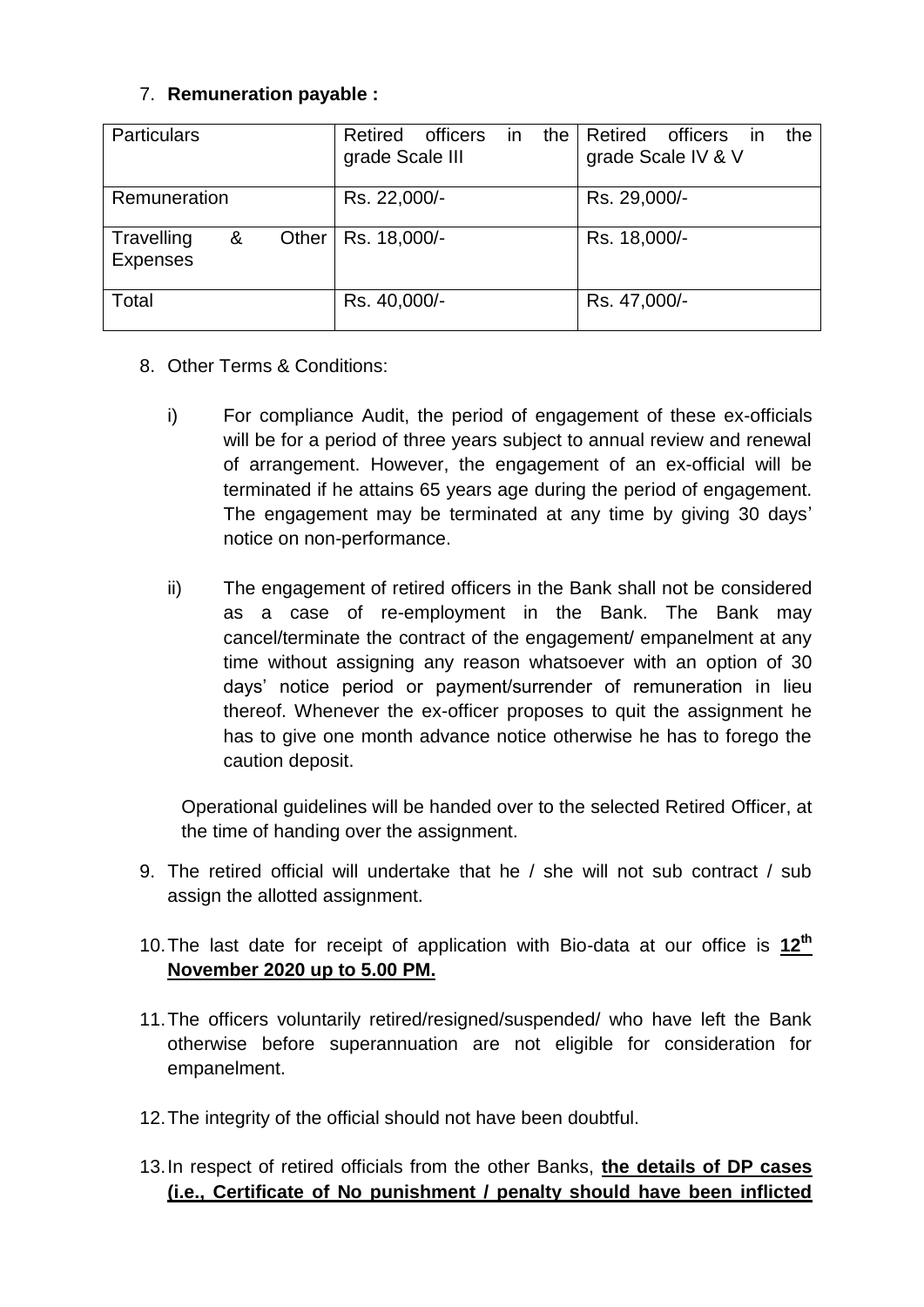## **on the official during last 5 years of his/her service in the Bank preceding his retirement and No Major penalty during his/her entire service in the Bank) have to be produced by the candidate obtained from their ex-employer.**

- 14.Cases of CBI or other law enforcement agencies should not have been contemplated / pending against the official.
- 15.The retired officers should execute a stamped undertaking and declaration of Fidelity and Secrecy before taking up the assignment.
- 16.The Retired officers engaged for the purpose of conducting the compliance Audit will be given SIM card (data allotment) and monthly tariff of Rs.200+ tax under CUG from Head Office and they have to use their own mobile set. The expenditure incurred over and above the tariff permitted has to be borne by him only.
- 17.The Retired officers engaged for the purpose of conducting the compliance Audit of the Branches are not eligible for halting allowance for visiting the branches.
- 18.No conveyance allowance/travel allowance will be paid. However, if the branch falls beyond 50km radius, suitable conveyance/out of pocket allowance in lump sum say between Rs.1,000/- to Rs.2,000/- (depending on the distance travelled) may be paid in lump sum to the auditors monthly.
- 19.**Leave**: 12 days leave (one leave per month) will be allowed for every financial year of engagement on an annual basis or on pro-rata basis or on part thereof. Accumulation of leave will be up to maximum of 3 days. Carrying forward of leave to next financial year or encashment of leave will not be permitted.
- 20.Retired officers shall not be eligible for reimbursement of medical or any other benefits during the engagement period.
- 21.HRA or leased accommodation will not be paid.
- 22.For Auditors, laptops will be provided and has to be returned at the time of termination of contract. The expenditure for normal repairs will be borne by the Bank, but for major repairs the concerned ex-officer has to bear the expenditure. The required stationery will be provided by the respective branches for submission of report.
- 23.He has to deposit an amount of Rs.30,000/- as caution deposit and it will be refunded on termination of contract.
- 24.The Retired officers will not exercise any administrative/ financial powers during the period of engagement.
- 25.The Retired officers will not accept any assignment with any other organization during the period of their contractual service in the Bank.
- 26.The Retired officers should have the working knowledge on computer.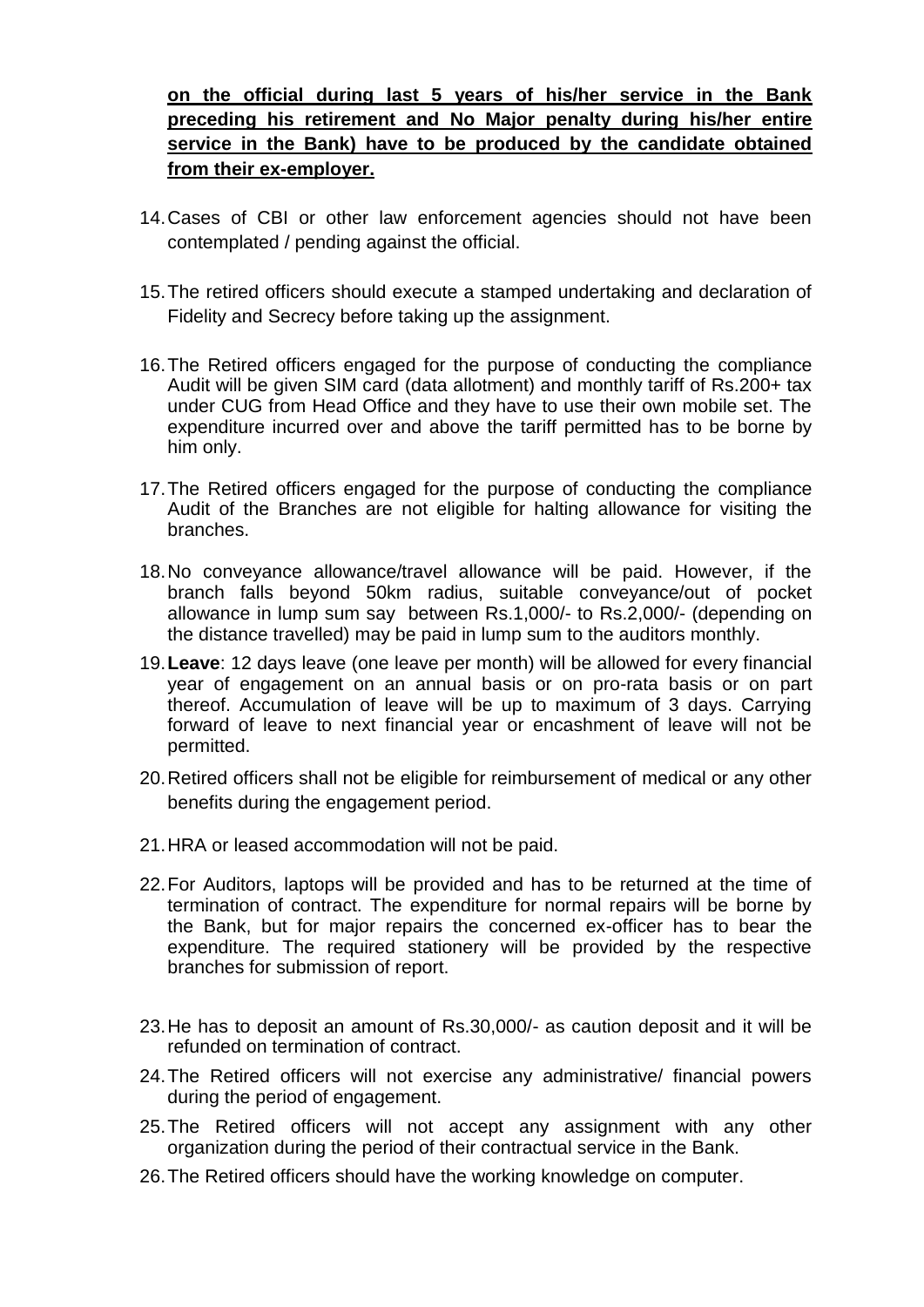- 27.**Income Tax:** Income Tax or any other tax liabilities on remuneration will be deducted, as per prevailing rate (s) of Income Tax Rules.
- 28.**Working Hours:** The Retired officers shall follow the normal working hours as applicable to serving officials.
- 29.The Time frame fixed for completion of task is to be adhered and reports are to be submitted as per schedule.
- 30.Incomplete application or application without requisite enclosures will not be entertained.
- 31.The tentative date & venue for interviews will be intimated to all the eligible candidates through e-mail. (applicants are requested to furnish correct e-mail & mobile number)

-Sd/-

**GENERAL MANAGER – I** Andhra Pradesh Grameena Bank Head Office, Warangal. Date: 23-10-2020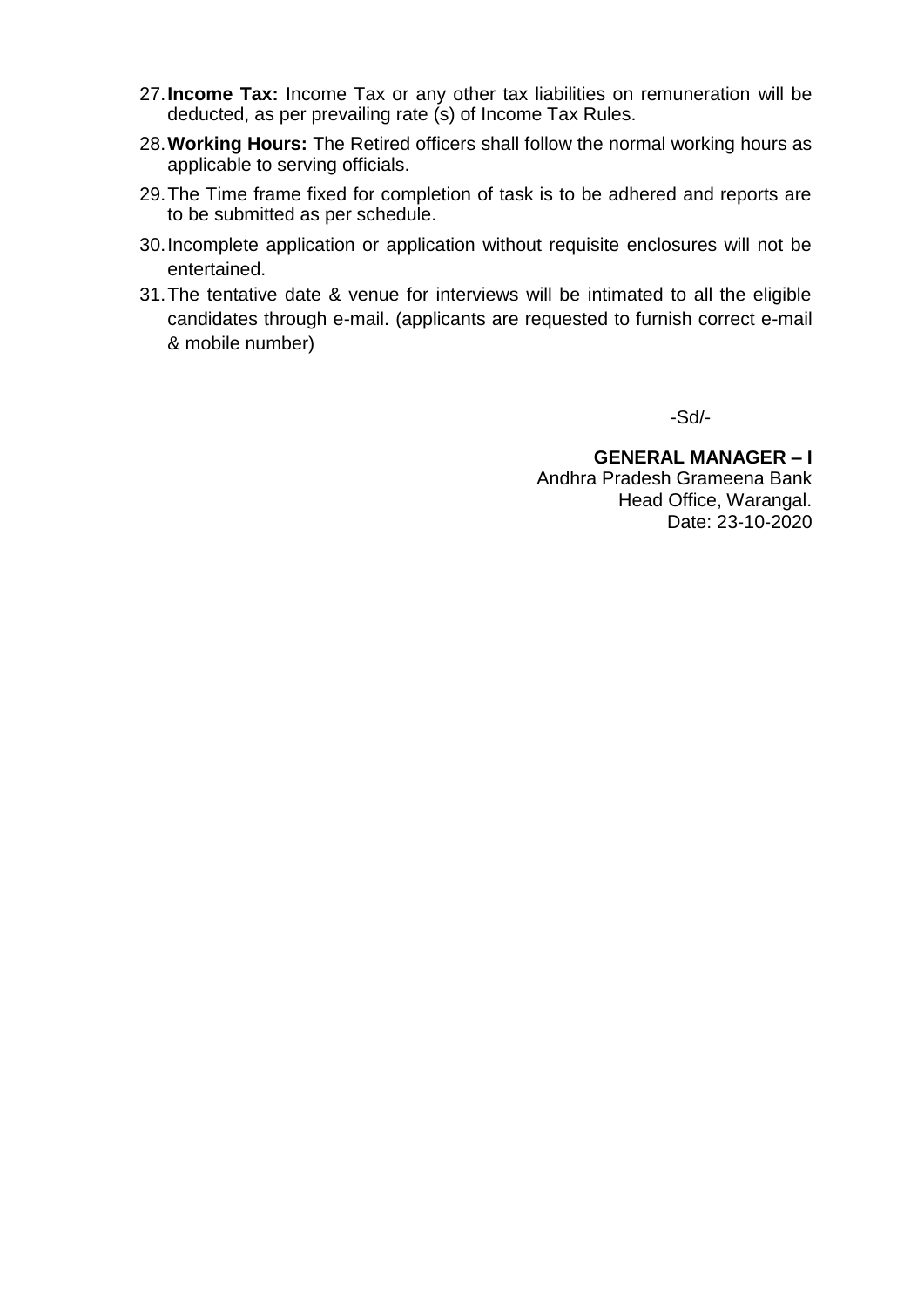## **APPLICATION CUM BIO-DATA FORMAT FOR ENGAGEMENT/EMPANELMENT OF RETIRED OFFICERS (SCALE-III TO SCALE-V) OF RRBs AND COMMERCIAL BANKS ON CONTRACT/SHORT TERM ASSIGNMENT BASIS FOR CONDUCTING OF COMPLIANCE AUDIT**

discussion of the contract of the contract of the Date:

The General Manager-I Andhra Pradesh Grameena Vikas Bank , Head Office, H.No.2-5-8/1, 3rd Floor, Near Ambedkar Statue, Old Bus Depot Road, Ramnagar, Hanamkonda, Warangal Dist, Pin: 506001, Telangana.

Latest Photo

Sir,

I hereby offer my services for Engagement/Empanelment of Retired Officers (Scale-III to Scale-V) of RRBs and Commercial Banks on Contract/Short Term Assignment Basis for conducting of Compliance Audit in the grade:

- a) Retired officer in Scale V/IV.
- b) Retired offices in the grade Scale III.

My bio-data is as under for your consideration:

| S.No                    | <b>Particulars</b>             | <b>Details</b> |
|-------------------------|--------------------------------|----------------|
| $\mathbf{1}$            | Name of Applicant              |                |
|                         |                                |                |
| $\mathbf{2}$            | <b>Bank Name</b>               |                |
| $\overline{3}$          | Address of applicant-Permanent |                |
|                         |                                |                |
|                         |                                |                |
|                         |                                |                |
|                         |                                |                |
|                         |                                |                |
|                         | -correspondence                |                |
|                         |                                |                |
|                         |                                |                |
|                         |                                |                |
|                         |                                |                |
| $\overline{\mathbf{4}}$ | Landline No/s (with STD code)  |                |
| 5                       | Mobile No*                     |                |
| 6                       | E-mail address*                |                |
| $\overline{7}$          | Date of Birth                  |                |
|                         |                                |                |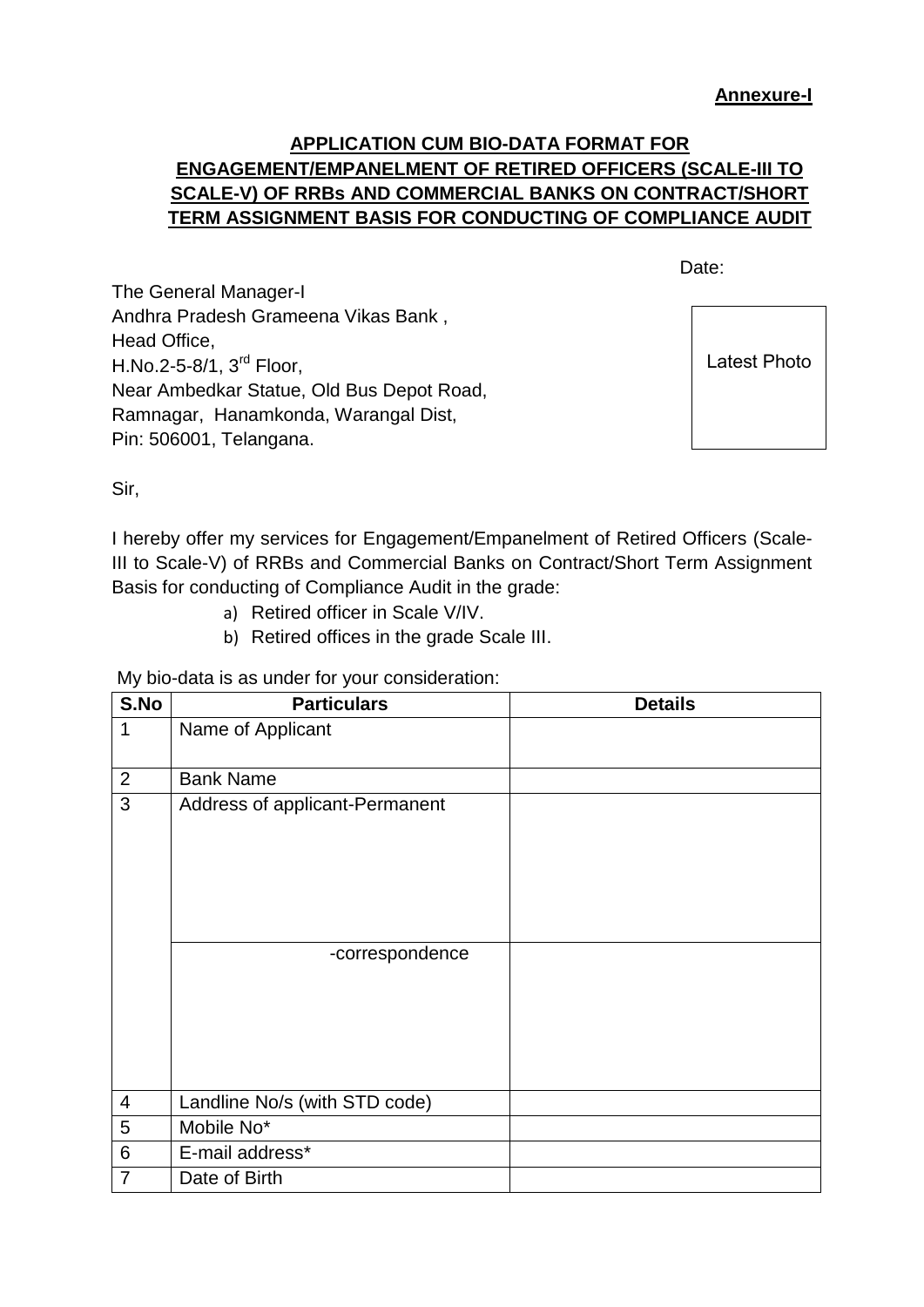| 8  | Age as on 31.10.2020                    |  |
|----|-----------------------------------------|--|
| 9  | Date of Appointment in the Bank         |  |
| 10 | Date since when in officer cadre        |  |
| 11 | Scale-III<br>from<br>to                 |  |
|    | Scale-IV<br>from<br>to                  |  |
|    | Scale-V<br>from<br>to                   |  |
|    | Date of Superannuation                  |  |
| 12 | Designation at the time of Retirement   |  |
| 13 | Whether Medical Certificate from the    |  |
|    | <b>MBBS Doctor is attached</b>          |  |
| 14 | Whether any Major Penalty was           |  |
|    | imposed during the entire tenure of the |  |
|    | service (Y/N) is attached               |  |
| 15 | Whether CBI / Court has initiated       |  |
|    | proceedings against the applicant or    |  |
|    | applicant has been convicted by court,  |  |
|    | if yes, details thereof.                |  |
| 16 | Qualification - Academic                |  |
| 17 | Qualification - Professional            |  |
| 18 | Any other Qualification                 |  |

18. Other details if any:

19. Certificate/s:

a) I confirm that the details/ information furnished above are / is true and correct. In case, any details furnished above is found to be incorrect later on, the Bank has right to terminate the assignment given, without giving any notice.

b) I also undertake that I will not sub contract / sub assign the audit assignment.

c) I also hereby declare that if my name is included in the bank's approved list, I will undertake to do the tasks entrusted to me in the best interest of the Bank.

d) I shall also abide by the rules and regulations of the Bank in force from time to time and will always keep the bank's interest foremost in my mind.

20. I understand & agree that the assignment will be on the terms & conditions as contained in the offer letter at the time of giving the assignment / contract for work.

Date: Signature Signature

Name: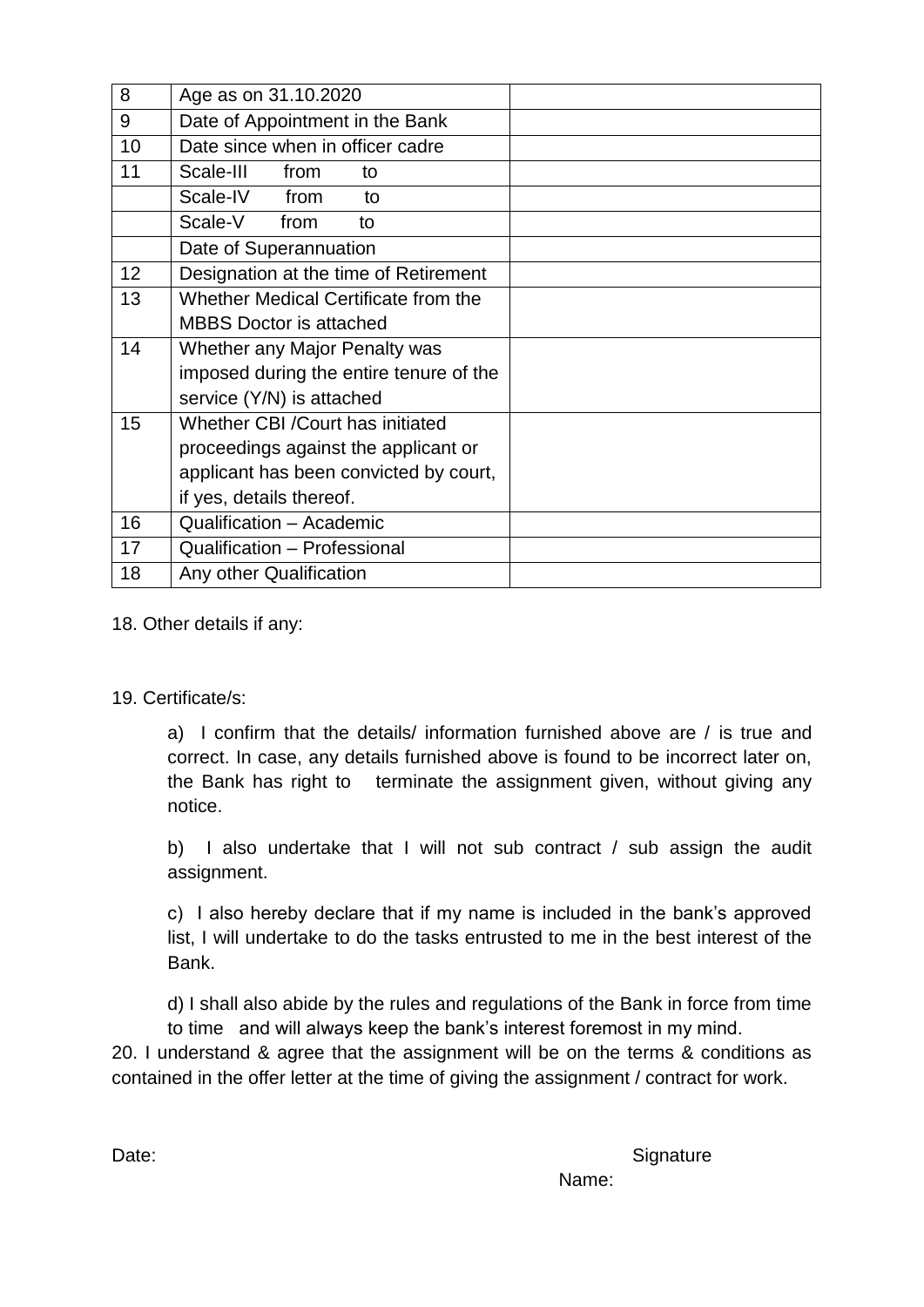#### **Annexure-II**

To The Chairman, A.P. Grameena Vikas Bank, Head Office, Warangal.

Sir,

## **CONSENT LETTER** (Optional)

undertake that I am willing to work as compliance auditor for APGVB.

2. I also offer to work at any of the following regional offices as compliance auditor.

My option in order of preference.

#### **S.No. Name of the Base Branch**

1.

2.

3.

(\* if no option, 'Nil' to be reported)

Yours faithfully,

(Signature)

Name:

Date:

Mobile No.:

Email ID :

Place of Residence:

Place of last posting: